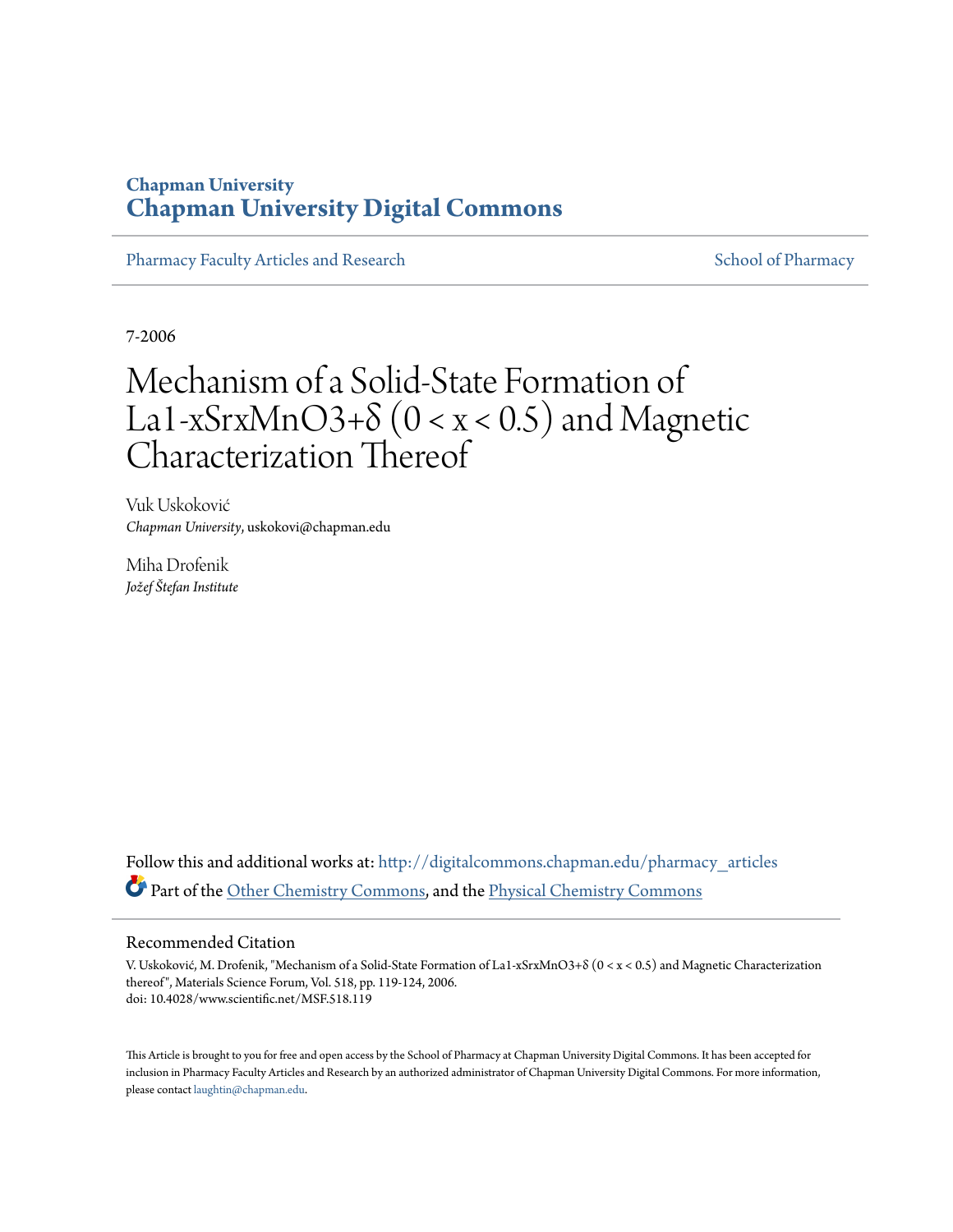## Mechanism of a Solid-State Formation of La1-xSrxMnO3+δ (0 < x < 0.5) and Magnetic Characterization Thereof

#### **Comments**

This is a pre-copy-editing, author-produced PDF of an article accepted for publication in *Materials Science Forum*, volume 518, in 2006 following peer review. The definitive publisher-authenticated version is available online at [DOI:](http://dx.doi.org/10.4028/www.scientific.net/MSF.518.119) [10.4028/www.scientific.net/MSF.518.119](http://dx.doi.org/10.4028/www.scientific.net/MSF.518.119).

## **Copyright**

Trans Tech Publications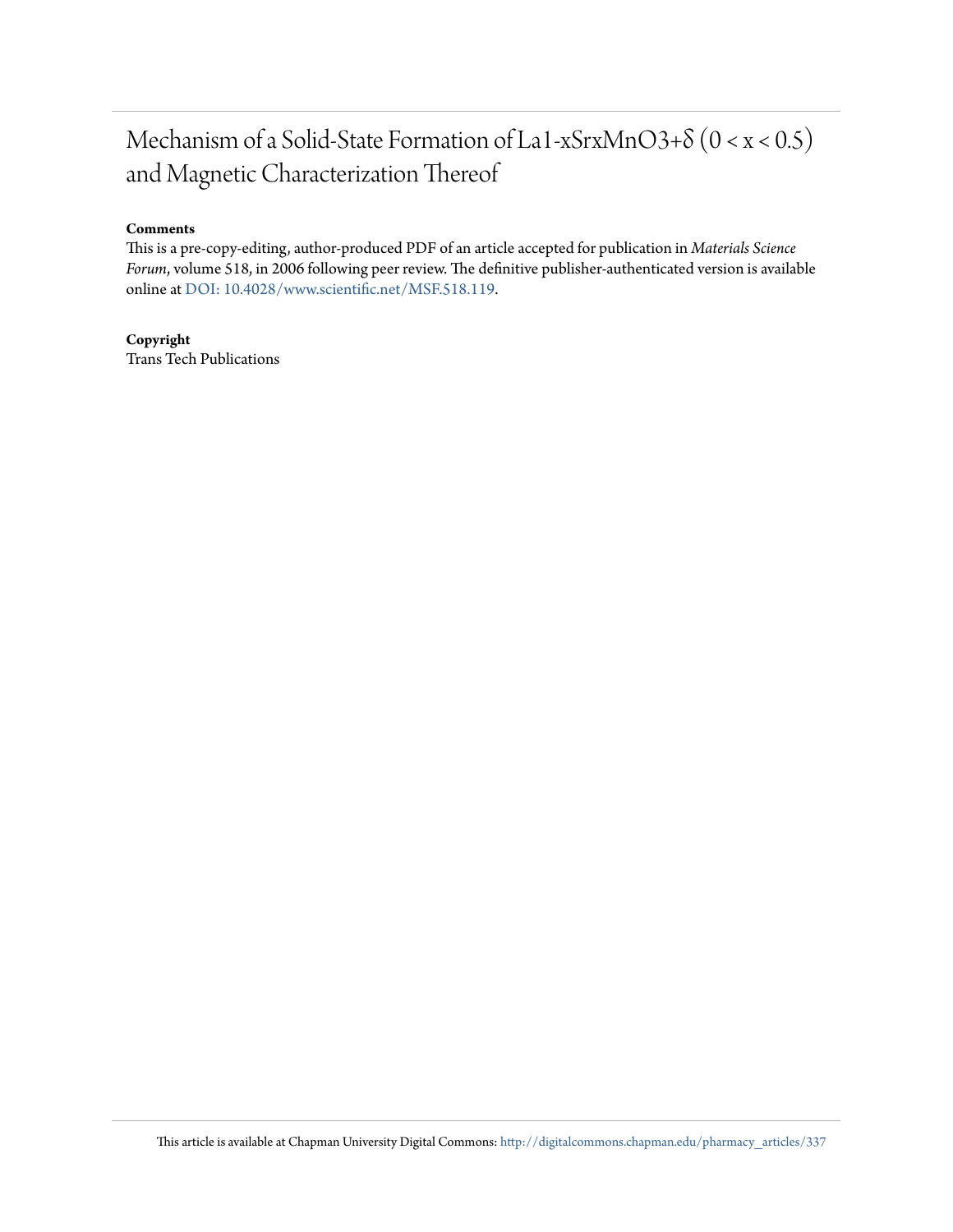## Mechanism of a Solid-State Formation of  $La_{1-x}Sr_xMnO_{3+\delta}$  (0 < x < 0.5) and Magnetic Characterization Thereof

## **Vuk Uskoković1,a, Miha Drofenik1,2,b**

<sup>1</sup>»Jožef Stefan« Institute, Ljubljana, Slovenia <sup>2</sup> Faculty of Chemistry and Chemical Engineering, Maribor, Slovenia

<u><sup>a</sup>[vuk.uskokovic@ijs.si,](mailto:avuk.uskokovic@ijs.si) <sup>b</sup>[miha.drofenik@ijs.si](mailto:cmiha.drofenik@ijs.si)</u>

## **Keywords:** Curie point, Formation Mechanism, Manganite, Solid-State Synthesis

**Abstract** Rich diversity of potential, substantially different micro-structural arrangements - reflecting on the wide potential set of interesting properties, ranging from high electrical conductivity to giant, collossal and/or low-field magnetoresistance to low Curie point - of LaSr-manganite materials opens possibilities for numerous scientific investigations oriented towards revealing correlations on the influence line: procedure of synthesis  $\rightarrow$  inherent properties  $\rightarrow$  measured properties  $\rightarrow$  application of the material. The investigations of the influence of synthesis procedures and LaSr-manganite stoichiometries on the Curie point (and other magnetic characteristics) of the material, being the topic of this work, are attractive since they present a necessary primal step in the development of nanomagnetic drug carriers based on these materials. In the course of such an investigation, the mechanism of the formation of the desired manganite compounds by following a classical solid-state preparation method, was also studied.

## **1. Introduction**

The compound  $La_{1-x}Sr_xMnO_{3+\delta}$  was first studied at the midst of the 20<sup>th</sup> century [1], but a renewed interest was devoted to the researches of the complex dependencies that correlate various compositional, stoichiometric, micro- and nano- structural properties of the material with its physical properties, after the discovery of the exhibition of colossal magnetoresistance effect [2] by many of the materials typical of such basic chemical formula. Knowing structural properties of perovskite manganite compounds is a necessary precondition for understanding the complex interplay between structural, magnetic and electronic transport properties [3], important for the advanced design of novel functional materials. The main motivating idea behind the present work is the investigation of the dependence of Curie point on the inherent material properties and parameters of the given procedure of synthesis. By the way, the pathways of the formation of the prepared stoichiometries of  $La_{1-x}Sr_xMnO_{3+\delta}$ compound were discussed, promoting an insight into complex structure of these compounds.

## **2. Experimental**

A planetary ball mill was used for the grinding homogenization of various starting stoichiometric mixtures of  $Mn_3O_4$ , La<sub>2</sub>O<sub>3</sub> and SrCO<sub>3</sub>. Suspended in ethanol, 20g of the initial mixture was poured into a 125 cm<sup>3</sup> YZrO<sub>2</sub> pot with the addition of  $\sim 100$  YZrO<sub>2</sub> balls of 2 mm in diameter and the overall weight of 70 g, and ground under atmospheric conditions at 300 rpm for 2h. After drying, the mixture was pressed at 0.175 GPa into pellets of 10 mm in both diameter and thickness, and in order to determine the optimal annealing conditions, calcined at different temperatures in air for 2h.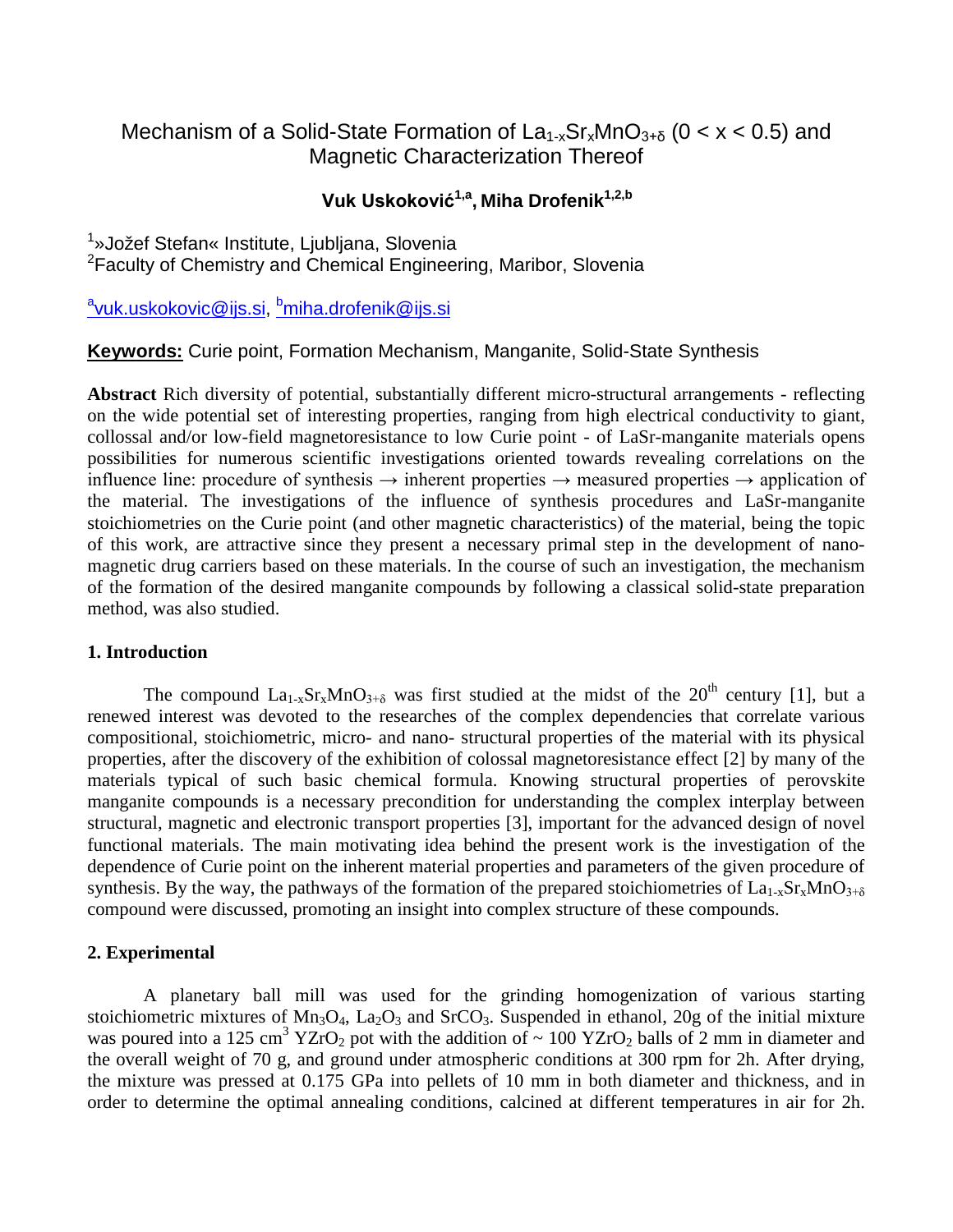The calcined pellets had  $\sim 40\%$  ( $\sim 2.6$  g/cm<sup>3</sup> for x = 0.24 sample) of the theoretical density ( $\sim 6.6$ ) g/cm<sup>3</sup> for  $x = 0.24$  sample). X-ray diffraction (XRD) analysis (*D4 Endeavor*), magnetic measurements (*Manics DSM10*) and specific-surface area measurements (*Micromeritics Gemini II*) were used for the characterization of the prepared powders.

#### **3. Results and discussion**

Fig. 1 presents XRD patterns of the synthesized  $La_{1-x}Sr_xMnO_{3+\delta}$  samples with  $La_{0.5}Sr_{0.5}MnO_{3+\delta}$  $(x = 0.5)$ , La<sub>0.67</sub>Sr<sub>0.33</sub>MnO<sub>3+δ</sub> (x = 0.33), La<sub>0.76</sub>Sr<sub>0.24</sub>MnO<sub>3+δ</sub> (x = 0.24), La<sub>0.84</sub>Sr<sub>0.16</sub>MnO<sub>3+δ</sub> (x = 0.16), and LaMnO<sub>3+δ</sub> ( $x = 0$ ) stoichiometries, respectively, annealed at different temperatures. Whereas in the two former cases,  $SrMnO_3$  was detected as a transient phase,  $La_2O_2CO_3$  presented an intermediate compound in case of  $x = 0.24$  stoichiometry, and tetragonal  $Mn_3O_4$  (*I41/amd (14)* space group) was observed as a transient phase in the mechanism of the formation of the two latter stoichiometric compounds, which suggests the existence of qualitatively different formation mechanisms for the resulting hexagonal (rhombohedral *R-3c (167)* space group) manganite phase for the cases of  $x = 0.5$ and  $x = 0.33$  stoichiometries, when compared on one side to  $x = 0.24$ , and on the other side to  $x = 0.16$ and  $x = 0$  cases.

Perovskite manganite phase is present as the main phase after annealing of the sample with  $x =$ 0.5 stoichiometry at 600 °C, whereby SrCO<sub>3</sub>, SrMnO<sub>3</sub> and hexagonal La<sub>2</sub>O<sub>3</sub> are detected as the secondary phases. During the subsequent thermal treatment, Sr ions are the first to incorporate into perovskite manganite phase, which is evidenced by the disappearance of  $SrCO<sub>3</sub>$  peaks after calcination at 700  $^{\circ}$ C, as well as by no observed change in the intensity of lines corresponding to SrMnO<sub>3</sub> crystallite reflections and gradual increase in the intensity of  $La_2O_3$  peaks in the interval between calcination temperatures of 600 – 800 °C. Secondary  $La_2O_3$  and SrMnO<sub>3</sub> phases can still be detected after thermal treatment at 1100 °C under given conditions, whereas monophase manganite sample results after annealing at  $1200^{\circ}$ C.

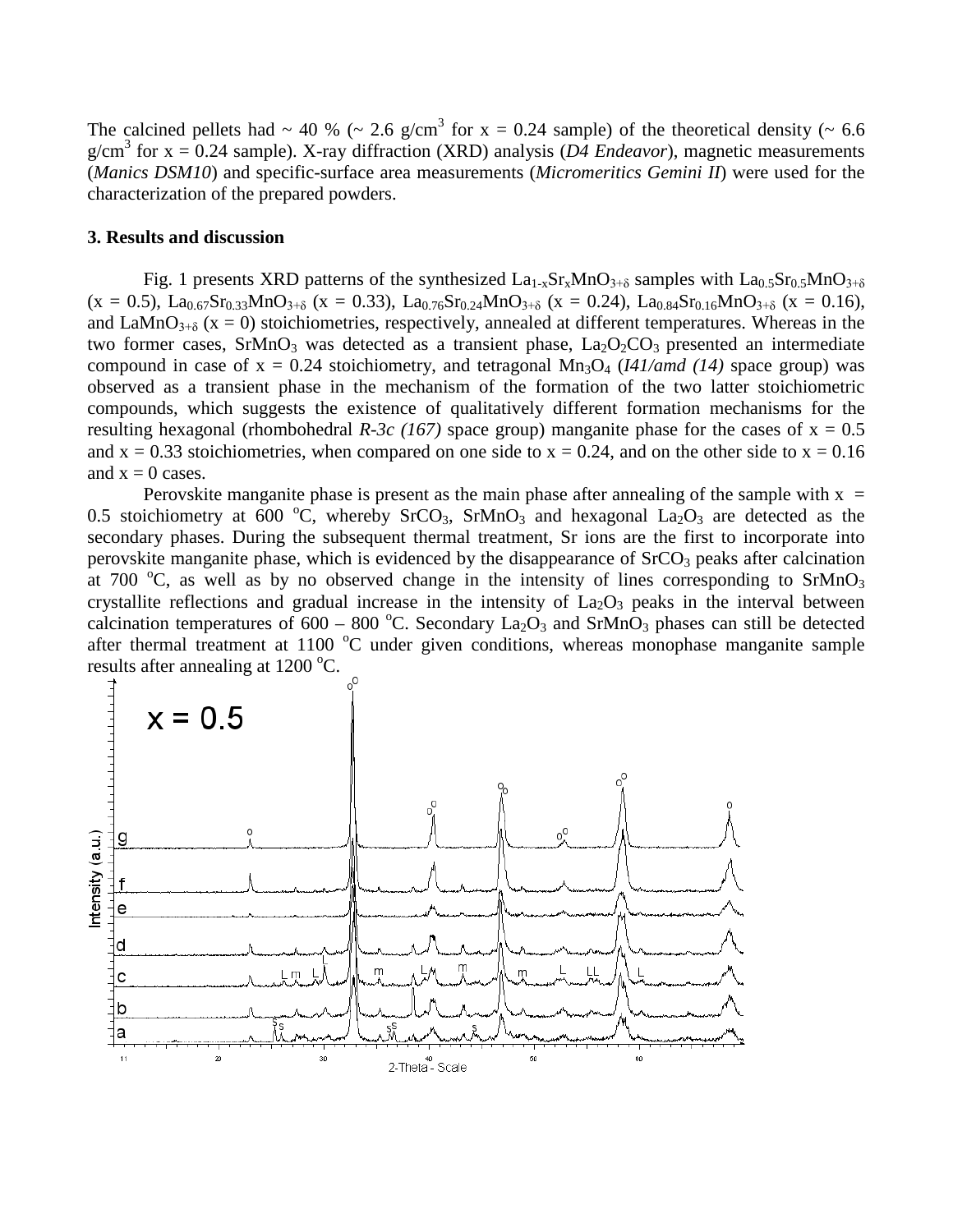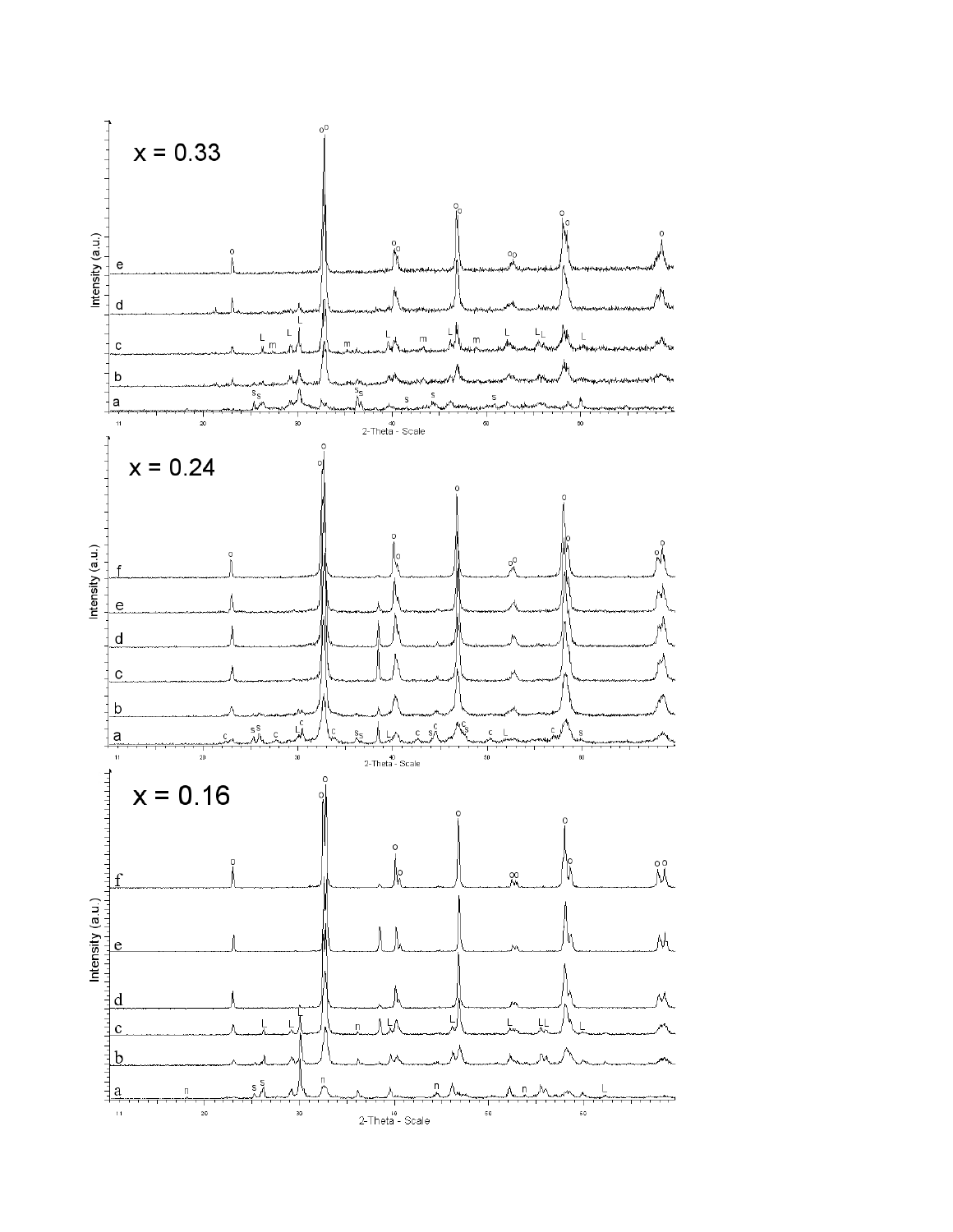

Fig. 1. XRD patterns of the synthesized  $La_{1-x}Sr_xMnO_{3+\delta}$  samples with  $x = 0.5$ ,  $x = 0.33$ ,  $x = 0.24$ ,  $x = 0.16$  and  $x = 0$ stoichiometries, calcined at 600, 700, 800, 900, 1000, 1100, and 1200  $^{\circ}$ C, denoted with a, b, c, d, e, f, and g, respectively.  $La_{1-x}Sr_xMnO_{3+\delta}$  peaks are denoted with an o,  $La_2O_3$  peaks with an L, Mn<sub>3</sub>O<sub>4</sub> peaks with an n, SrCO<sub>3</sub> peaks with an s, La<sub>2</sub>O<sub>2</sub>CO<sub>3</sub> peaks with a c, SrMnO<sub>3</sub> peaks with an m. The unsignified peak at  $2\theta = 38.6$  ° derives from Al reflections from the sample holder.

In case of  $x = 0.33$  stoichiometry, La<sub>2</sub>O<sub>3</sub> presents the main phase of the sample calcined at 600  $\rm{^oC}$ , whereby perovskite manganite and SrCO<sub>3</sub> are detected as the secondary phases. On increasing the calcination temperature to  $700\text{ °C}$ , SrMnO<sub>3</sub> phase appears, and SrCO<sub>3</sub> peaks drastically decrease in intensity, whereas La<sub>2</sub>O<sub>3</sub> peaks show rather small decrease in intensity. However, La<sub>2</sub>O<sub>3</sub> peaks increase in intensity after heating at 800 °C, which suggests recrystallization of part of the perovskite manganite phase into  $La_2O_3$  and SrMnO<sub>3</sub> in the calcination temperature range between 700 and 800 °C. Structural transitions between hexagonal (orthorhombic space group) and tetrahedral symmetries, that occur in this stoichiometric range [4-6], might be the reason for the observed recrystallization process. Additional increase in the heat content leads first to the disappearance of  $SrMnO<sub>3</sub>$  peaks (due to the reaction between  $SrMnO<sub>3</sub>$  and  $La<sub>2</sub>O<sub>3</sub>$  yielding as a result increasing amounts of perovskite manganite phase) in the sample after annealing at  $900\,^{\circ}\text{C}$ , and to the formation of monophase LaSr-manganite product after heat treatment at  $1000^{\circ}$ C.

In case of  $x = 0.24$  stoichiometry, anneling at 600 °C yields perovskite manganite as the major phase, together with  $S<sub>1</sub>CO<sub>3</sub>$ ,  $La<sub>2</sub>O<sub>3</sub>$  and  $La<sub>2</sub>O<sub>2</sub>CO<sub>3</sub>$ , observed only within this stoichiometry. By comparing the peak intensities of the transient phases between the samples calcined at different temperatures, it becomes evident that the gradual increase in the heat content of the system leads, after the first measured case (calcination at  $600^{\circ}$ C), to the incorporation of La and Sr ions into the manganite structure, ending eventually in the formation of pure monophase LaSr-manganite after calcination at  $1100\,^{\circ}\mathrm{C}$ .

In case of  $x = 0.16$  stoichiometry, after annealing at 600 °C, La<sub>2</sub>O<sub>3</sub> presents the main phase, whereas  $SrCO<sub>3</sub>$ ,  $Mn<sub>3</sub>O<sub>4</sub>$  and a slight amount of perovskite manganite, are present as the secondary phases. With increasing the calcination temperature, initial oxide phases react yielding at 1000 °C pure LaSr-manganite. Similar situation is observed in the case of  $x = 0$  stoichiometry, when La<sub>2</sub>O<sub>3</sub> and  $Mn<sub>3</sub>O<sub>4</sub>$  that, beside slight amount of perovskite manganite phase comprise the sample annealed at 600 C, gradually react forming as a result monophase LaSr-manganite at  $1000^{\circ}$ C.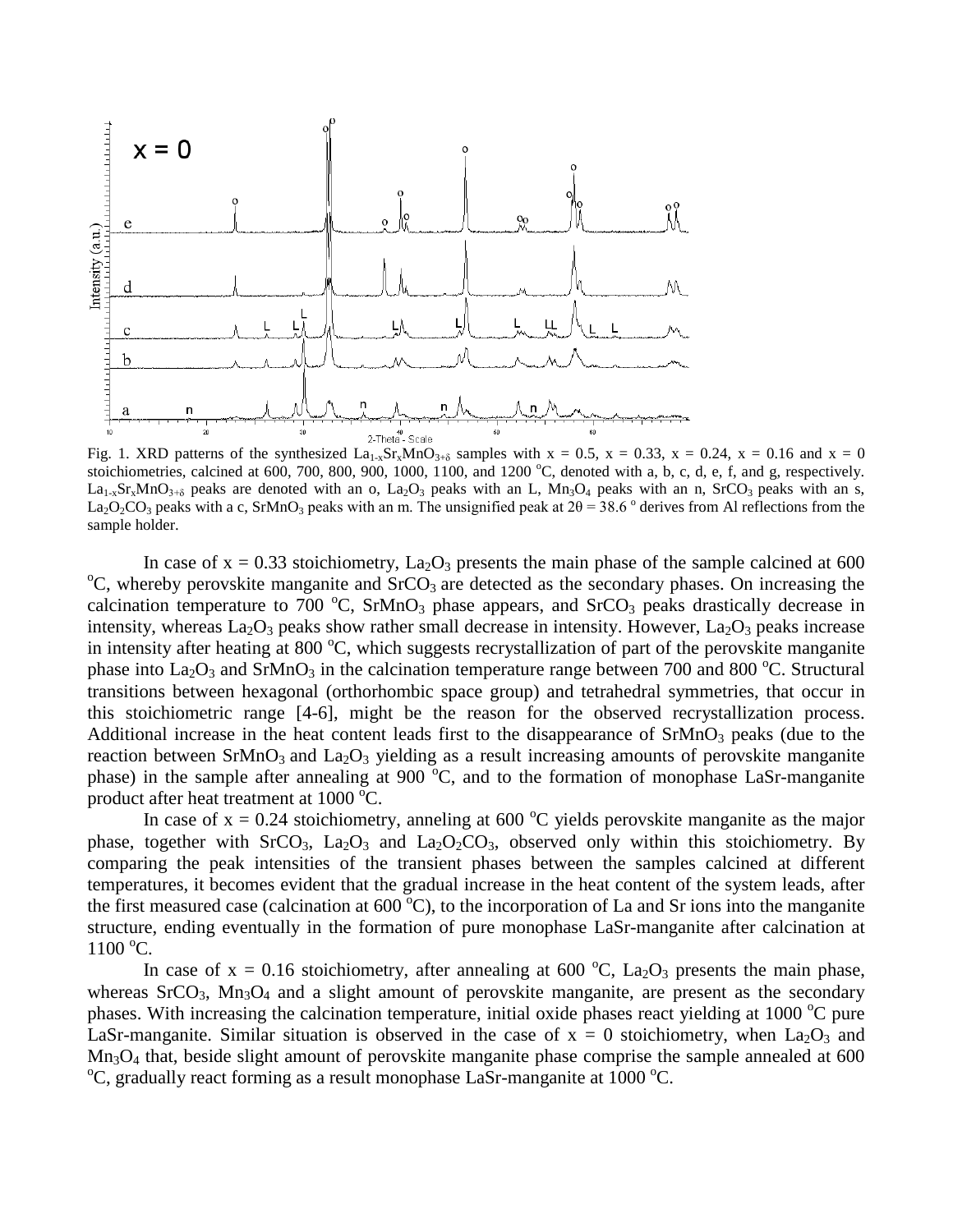

Fig.2. Specific-surface area (a) and average particle size (b) calculated therefrom, as a function of parameter x in the stoichiometric formula of the synthesized  $La_{1-x}Sr_xMnO_{3+\delta}$  compounds, all calcined at 1200 °C.

The reason for the linear dependence of specific-surface area of the samples versus stoichiometric parameter x, presented in Fig. 2a, is that for the four investigated samples, all calcined at 1200 °C, calcination temperature at which manganite compound forms gradually decreases with the decrease of parameter x. Thus,  $x = 0.5$  manganite forms at 1200 °C,  $x = 0.24$  and  $x = 0.16$  manganites form at 1100 °C, whereas  $x = 0$  manganite forms already at 1000 °C. All of the heat content introduced in the calcined system after the formation of the desired manganite compound, leads to sintering processes followed by intensive densification and grain growth, inducing the subsequent decrease in the specific-surface area of the samples. Average grain size, calculated form the measured specific-surface areas by using theoretical density derived from the respective unit cell volume and stoichiometry, together with the approximation of spherical grain shapes, thus, from the values of  $\sim$  300, 500 and 900 nm for  $x = 0.5$ ,  $x = 0.24$  and  $x = 0.16$  samples, respectively, jumps to  $\sim 100$  µm for the LaMnO<sub>3</sub> ( $x = 0$ ) sample (Fig. 2b).



Fig. 3. a) Specific magnetization at H = 0.1 T vs. measuring temperature dependencies for  $x = 0.16$  ( $\bullet$ ), 0.24 ( $\Delta$ ), 0.33 (o) and  $0.5$  ( $\blacksquare$ ) samples, all calcined at 1200 °C; b) Curie temperature of the samples vs. stoichiometric content of strontium (x).

Curie temperature of rare-earth manganite compounds is known to vary with a number of synthesis parameters, such as calcination temperature and the corresponding average grain size [7], sintering temperature [8], oxygen nonstoichiometry (parameter δ) [9], La/Mn ratio [10], overall